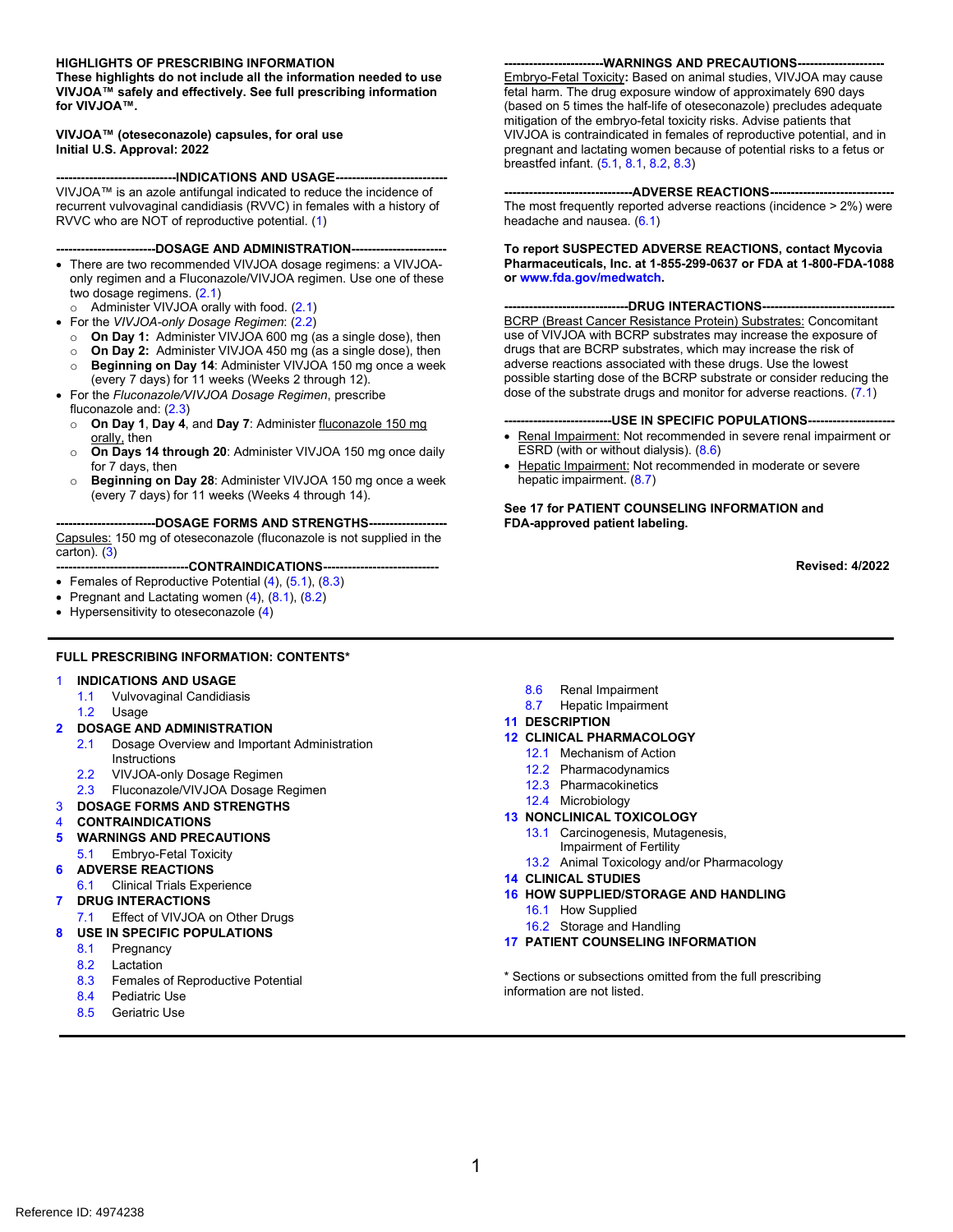# **FULL PRESCRIBING INFORMATION**

# <span id="page-1-0"></span>**1 INDICATIONS AND USAGE**

# <span id="page-1-6"></span>**1.1 Vulvovaginal Candidiasis**

VIVJOA is indicated to reduce the incidence of recurrent vulvovaginal candidiasis (RVVC) in females with a history of RVVC who are NOT of reproductive potential *[see Warnings and Precautions [\(5.1\)](#page-2-0), Use in Specific Populations [\(8.3\)](#page-4-0), and Clinical Studies [\(14\)](#page-8-1)]*.

# <span id="page-1-7"></span>**1.2 Usage**

If specimens for fungal culture are obtained prior to therapy, antifungal therapy may be instituted before the results of the cultures are known. However, once these results become available, antifungal therapy should be adjusted accordingly.

# <span id="page-1-8"></span>**2 DOSAGE AND ADMINISTRATION**

# <span id="page-1-1"></span>**2.1 Dosage Overview and Important Administration Instructions**

There are two recommended VIVJOA dosage regimens: a VIVJOA-only regimen and a Fluconazole/ VIVJOA regimen. Use one of the following two dosage regimens:

- VIVJOA-only dosage regimen *[see Dosage and Administration [\(2.2\)](#page-1-2)]*
- Fluconazole/VIVJOA dosage regimen *[see Dosage and Administration [\(2.3\)](#page-1-3)]*.

Administer VIVJOA orally with food *[see Clinical Pharmacology [\(12.3\)](#page-6-0)].* Swallow the capsules whole. Do not chew, crush, dissolve, or open the capsules.

# <span id="page-1-2"></span>**2.2 VIVJOA-only Dosage Regimen**

For the VIVJOA-only dosage regimen:

- **On Day 1:** Administer VIVJOA 600 mg (as a single dose), then
- **On Day 2:** Administer VIVJOA 450 mg (as a single dose), then
- **Beginning on Day 14:** Administer VIVJOA 150 mg once a week (every 7 days) for 11 weeks (Weeks 2 through 12).

# <span id="page-1-3"></span>**2.3 Fluconazole/VIVJOA Dosage Regimen**

For the Fluconazole/VIVJOA dosage regimen, prescribe fluconazole and:

- **On Day 1, Day 4, and Day 7:** Administer fluconazole 150 mg orally, then
- **On Days 14 through 20:** Administer VIVJOA 150 mg once daily for 7 days, then
- **Beginning on Day 28:** Administer VIVJOA 150 mg once a week (every 7 days) for 11 weeks (Weeks 4 through 14).

# <span id="page-1-4"></span>**3 DOSAGE FORMS AND STRENGTHS**

VIVJOA Capsules: 150 mg of oteseconazole in lavender hard gelatin capsules imprinted with OTE 150 in black ink.

Fluconazole is not supplied in the carton.

# <span id="page-1-5"></span>**4 CONTRAINDICATIONS**

VIVJOA is contraindicated in:

• Females of reproductive potential *[see Warnings and Precautions [\(5.1\)](#page-2-0) and Use in Specific Populations [\(8.3\)](#page-4-0)]*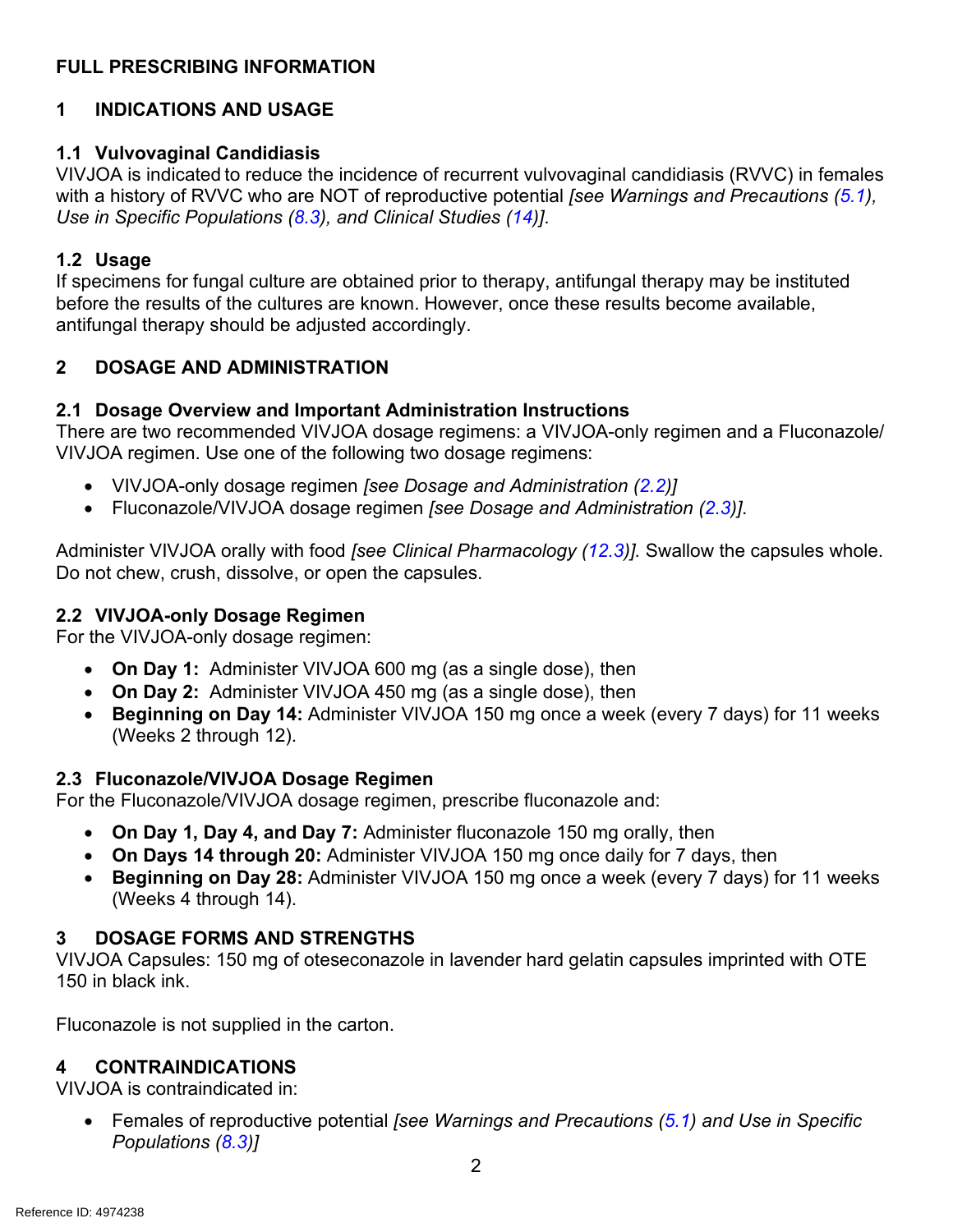- Pregnant and lactating women *[see Warnings and Precautions [\(5.1\)](#page-2-0), and Use in Specific Populations [\(8.1,](#page-3-0) [8.2\)](#page-4-1)]*
- Patients with known hypersensitivity to oteseconazole.

# <span id="page-2-2"></span>**5 WARNINGS AND PRECAUTIONS**

# <span id="page-2-0"></span>**5.1 Embryo-Fetal Toxicity**

VIVJOA is contraindicated in females of reproductive potential, and in pregnant and lactating women. Based on animal studies, VIVJOA may cause fetal harm. The drug exposure window of approximately 690 days (based on 5 times the half-life of oteseconazole) precludes adequate mitigation of the embryo-fetal toxicity risks. Ocular abnormalities were observed in the offspring of pregnant rats dosed at 7.5-mg/kg/day during organogenesis through lactation in pre and postnatal developmental studies. The observed ocular abnormalities included cataracts, opacities, exophthalmos/buphthalmos, optic nerve/retinal atrophy, lens degeneration and hemorrhage. Ocular abnormalities occurred at doses about 3.5 times the steady state clinical exposure seen with patients being treated for RVVC. Advise patients that VIVJOA is contraindicated in females of reproductive potential, and in pregnant and lactating women because of potential risks to a fetus or breastfed infant *[see Use in Specific Populations [\(8.1,](#page-3-0) [8.2,](#page-4-1) [8.3\)](#page-4-0)].*

# <span id="page-2-3"></span>**6 ADVERSE REACTIONS**

# <span id="page-2-1"></span>**6.1 Clinical Trials Experience**

Because clinical trials are conducted under widely varying conditions, adverse reaction rates observed in the clinical trials of one drug cannot be directly compared to rates in the clinical trials of another drug and may not reflect the rates observed in practice.

A total of 580 patients were treated with VIVJOA in three clinical trials (Trial 1, Trial 2, and Trial 3) *[see Clinical Studies [\(14\)](#page-8-1)]*. Patients in the clinical trials were women with RVVC who received VIVJOA treatment for 12 weeks. The mean age of the patient population was 34 years (range:16-78 years), with 84% of patients aged 18-44 years and 16% of patients aged 45 years and older. Although females of reproductive potential were included in the clinical safety data, VIVJOA is contraindicated in females of reproductive potential due to the risk of embryo-fetal toxicity *[see Contraindications [\(4\)](#page-1-5), Warnings and Precautions [\(5.1\)](#page-2-0), and Use in Specific Populations [\(8.1,](#page-3-0) [8.3,](#page-4-0) [8.4\)](#page-4-2)]*.

The clinical trials population was 75% (435/580) White, 17% (96/580) Black or African American, 6% (36/580) Asian, and 2% (13/580) Other women. Fifteen percent (86/580) of all women were Hispanic/Latino. Patients enrolled in the induction and maintenance phases of the clinical trials were treated with different VIVJOA dosage regimens versus comparators *[see Clinical Studies [\(14\)](#page-8-1)]*.

The adverse reaction that led to discontinuation in 1 of 580 (0.2 %) VIVJOA-treated patients was allergic dermatitis. Overall, similar percentages of serious adverse reactions and adverse reactions leading to drug discontinuation were reported across the VIVJOA and comparator patient dosing groups.

The most frequently reported adverse reactions (incidence >2%) among VIVJOA-treated patients in Trial 1, Trial 2 and Trial 3 were headache (includes headache, migraines, sinus headaches) (7.4%) and nausea (3.6%).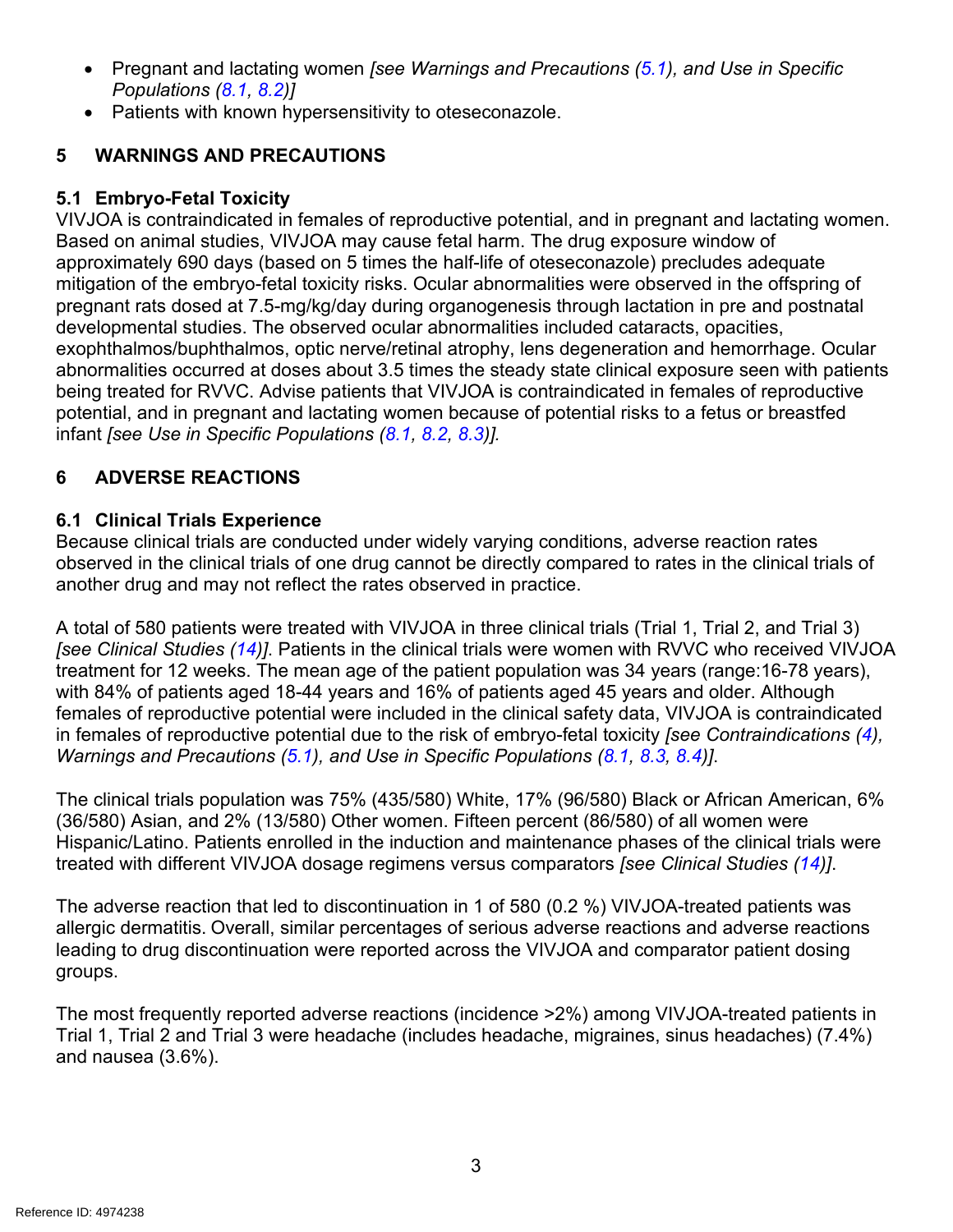## Other Adverse Reactions

The following selected adverse reactions occurred in <2% of patients receiving VIVJOA in Trial 1, Trial 2 and Trial 3:

- *Laboratory investigations:* Increased blood creatine phosphokinase
- *Gastrointestinal disorders:* Dyspepsia
- *Vascular disorders:* Hot flush
- *Renal and urinary disorders:* Dysuria
- *Reproductive system and breast disorders:* Menorrhagia (includes genital hemorrhage, menorrhagia; menometrorrhagia; uterine hemorrhage, vaginal hemorrhage) metrorrhagia; vulvovaginal irritation (includes vulvovaginal burning sensation, vulvovaginal discomfort, and vulvovaginal pain)

## Laboratory Findings

# *Elevations in Creatine Phosphokinase*

Serum creatine phosphokinase (CPK) (an indirect marker of muscle injury/necrosis) elevations greater than or equal to 10 times the upper limit of normal were observed in 11 (1.9%) patients treated with VIVJOA versus 2 (0.7%) patients in the comparator groups during the VIVJOA clinical trials. The elevations were transient.

# <span id="page-3-2"></span>**7 DRUG INTERACTIONS**

# <span id="page-3-1"></span>**7.1 Effect of VIVJOA on Other Drugs**

## BCRP (Breast Cancer Resistance Protein) Transporter Substrates

Oteseconazole is a BCRP inhibitor. Concomitant use of VIVJOA with BCRP substrates (e.g., rosuvastatin) may increase the exposure of BCRP substrates (e.g., rosuvastatin), which may increase the risk of adverse reactions associated with these drugs. Use the lowest possible starting dose of the BCRP substrate or consider reducing the dose of the substrate drug and monitor for adverse reactions *[see Clinical Pharmacology [\(12.3\)](#page-6-0)]*.

# <span id="page-3-3"></span>**8 USE IN SPECIFIC POPULATIONS**

# <span id="page-3-0"></span>**8.1 Pregnancy**

#### Risk Summary

VIVJOA is contraindicated in females of reproductive potential and in pregnant women. Based on animal studies, VIVJOA may cause fetal harm when administered to pregnant women. In addition, the drug exposure window of approximately 690 days (based on 5 times the half-life of oteseconazole) precludes adequate mitigation of the embryo-fetal toxicity risks *[see Warnings and Precautions [\(5.1\)](#page-2-0) and Clinical Pharmacology [\(12.3\)](#page-6-0)].*

Ocular abnormalities were observed in a pre and postnatal animal study in the offspring of rats administered oteseconazole from Gestation Day 6 through Lactation Day 20 at doses about 3.5 times the recommended human dose based on AUC comparisons (see *[Data](#page-4-3)*). The observed ocular abnormalities included cataracts, opacities, exophthalmos/buphthalmos, optic nerve/retinal atrophy, lens degeneration and hemorrhage.

There are limited human data in pregnant women who were exposed to VIVJOA during the clinical trials; these data are insufficient to exclude a potential risk of cataracts or other eye abnormalities in human infants.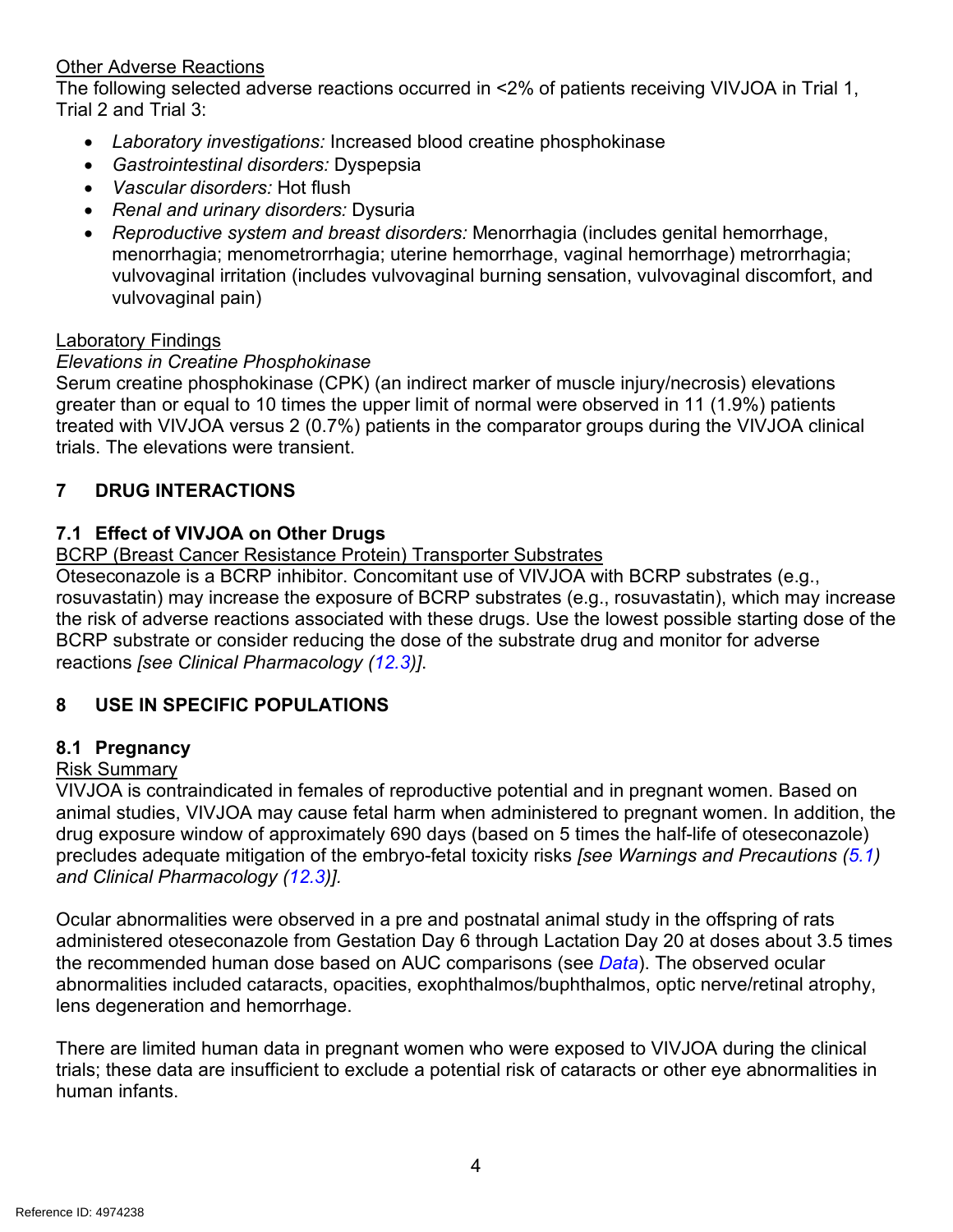# <span id="page-4-3"></span>Data

## *Animal Data*

Rat and rabbit embryofetal development was assessed after oral administration of oteseconazole. There was no embryofetal toxicity or malformations at 40 mg/kg/day following administration of oteseconazole during organogenesis in pregnant rats at doses about 10 times the maximum human exposure for RVVC based on AUC comparisons. Abortions occurred in rabbits in the presence of maternal toxicity (reduced bodyweight gain with reduced food consumption) but there were no malformations at 15 mg/kg/day following administration of oteseconazole during organogenesis in pregnant rabbits about 6 times the maximum human exposure for RVVC based on AUC comparisons.

Ocular abnormalities including cataracts, opacities, exophthalmos/buphthalmos, optic nerve/retinal atrophy, lens degeneration and hemorrhage were observed in the offspring of rats administered oteseconazole from Gestation Day 6 through Lactation Day 20 at 7.5 mg/kg day (about 3.5 times the recommended human dose based on AUC comparisons). There were no effects on pregnancy or parturition in these pre and postnatal studies at any dose.

# <span id="page-4-1"></span>**8.2 Lactation**

# Risk Summary

VIVJOA is contraindicated in lactating women and females of reproductive potential. There are no data on the presence of oteseconazole in human or animal milk or data on the effects of oteseconazole on milk production. There were no reported adverse effects in breastfed infants following maternal exposure to oteseconazole during lactation; however, given the limited duration of follow-up of the oteseconazole-exposed infants during the post-natal period, no conclusions can be drawn from these data *[see Warnings and Precautions [\(5.1\)](#page-2-0)]*.

Ocular abnormalities were observed in a pre and postnatal study in the offspring of rats administered oteseconazole from Gestation Day 6 through Lactation Day 20 at doses approximately 3.5 times the recommended human dose based on AUC comparisons *[see Use in Specific Populations [\(8.1\)](#page-3-0)].* The relationship between the observed animal findings and breastfed infants is unknown.

# <span id="page-4-0"></span>**8.3 Females of Reproductive Potential**

VIVJOA is contraindicated in females of reproductive potential based on animal findings. The drug exposure window of approximately 690 days (based on 5 times the half-life of oteseconazole) precludes adequate mitigation of the embryo-fetal toxicity risks *[see Warnings and Precautions [\(5.1\)](#page-2-0), Use in Specific Populations [\(8.1\)](#page-3-0) and Clinical Pharmacology [\(12.3\)](#page-6-0)].*

Females who are NOT of reproductive potential are defined as: persons who are biological females who are postmenopausal or have another reason for permanent infertility (e.g., tubal ligation, hysterectomy, salpingo-oophorectomy).

# <span id="page-4-2"></span>**8.4 Pediatric Use**

VIVJOA is contraindicated in females of reproductive potential. Based on animal studies, VIVJOA may cause fetal harm when administered to a pregnant woman or potential harm to the breastfed infant. The drug exposure window of approximately 690 days (based on 5 times the half-life of oteseconazole) precludes adequate mitigation of the embryo-fetal toxicity risks associated with VIVJOA use *[see Contraindications [\(4\)](#page-1-5), Warnings and Precautions [\(5.1\)](#page-2-0) and Use in Specific Populations [\(8.1,](#page-3-0) [8.2,](#page-4-1) [8.3\)](#page-4-0) and Clinical Pharmacology [\(12.3\)](#page-6-0)]*.

The safety and effectiveness of VIVJOA have not been established in pre-menarchal pediatric females.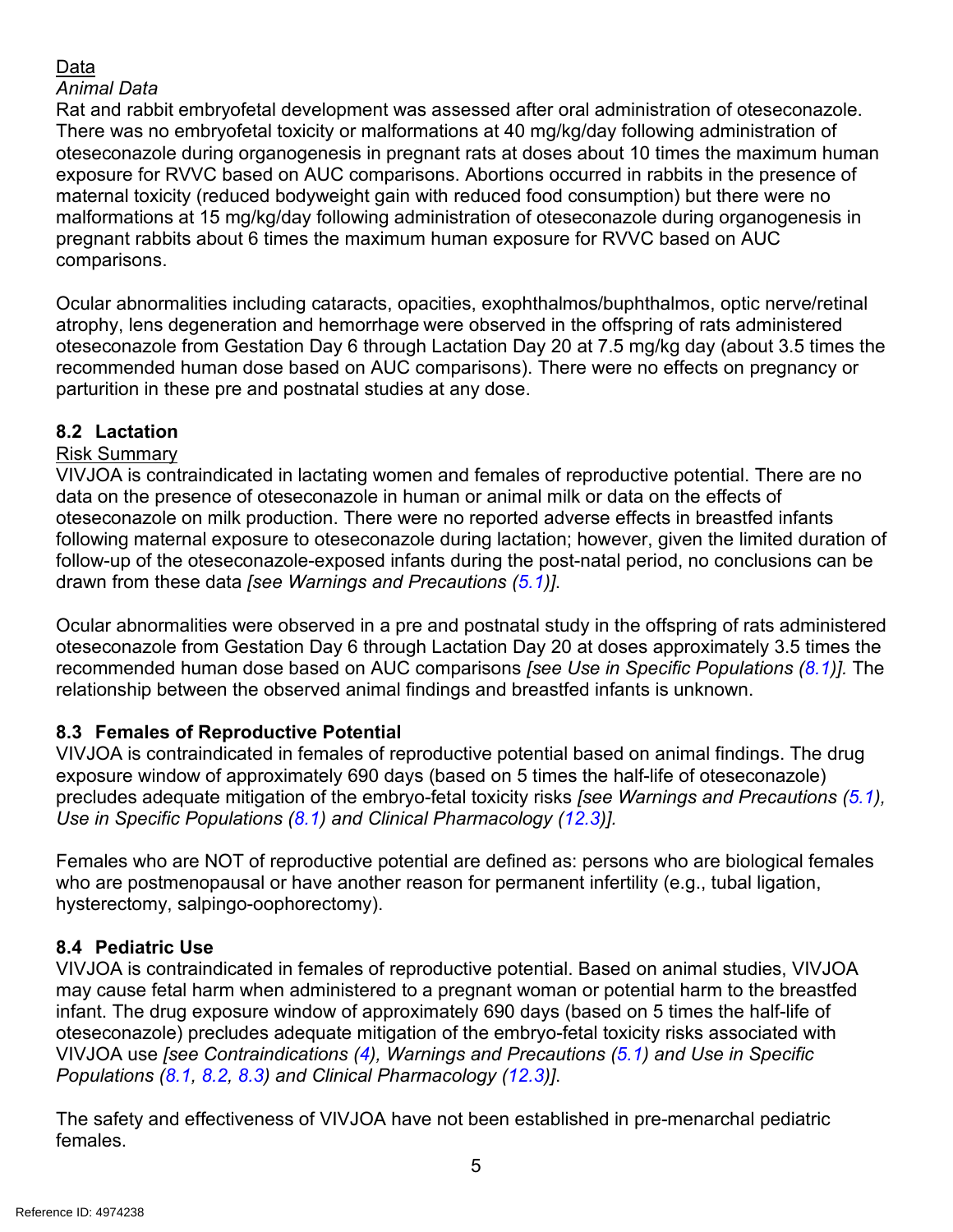# <span id="page-5-2"></span>**8.5 Geriatric Use**

Clinical studies of VIVJOA did not include sufficient numbers of patients 65 years of age and older to determine whether they respond differently from younger adult patients.

# <span id="page-5-0"></span>**8.6 Renal Impairment**

No dosage adjustment of VIVJOA is recommended in patients with mild to moderate renal impairment (i.e., estimated glomerular filtration rate (eGFR) by the modification of diet in renal disease (MDRD) equation 30-89 mL/min). Clinical studies of VIVJOA did not include sufficient numbers of patients with severe renal impairment (eGFR 15-29 mL/min) or end-stage renal disease (ESRD), defined as eGFR <15 mL/min, to determine the safety of VIVJOA in this population. Therefore, VIVJOA is not recommended for use in patients with severe renal impairment or ESRD (with or without dialysis) *[see Clinical Pharmacology [\(12.3\)](#page-6-0)].*

## <span id="page-5-1"></span>**8.7 Hepatic Impairment**

No dosage adjustment of VIVJOA is recommended in patients with mild hepatic impairment (Child-Pugh A). There is insufficient information to determine the safety of VIVJOA in patients with moderate or severe hepatic impairment (Child-Pugh B-C). Therefore, VIVJOA is not recommended for use in patients with moderate or severe hepatic impairment *[see Clinical Pharmacology [\(12.3\)](#page-6-0)].*

## <span id="page-5-3"></span>**11 DESCRIPTION**

VIVJOA (oteseconazole capsules) contains oteseconazole which is an oral azole antifungal agent.

The chemical name of oteseconazole is (*R*)-2-(2,4-difluorophenyl)-1,1-difluoro-3-(1*H*-tetrazol-1-yl)-1- (5-(4-(2,2,2-trifluoroethoxy)phenyl)pyridin-2-yl)propan-2-ol or 2-Pyridineethanol, α-(2,4 difluorophenyl)-β β-difluoro- α-(1*H*-tetrazol-1-ylmethyl)-5-(4-(2,2,2-trifluoroethoxy)phenyl)-,(α*R*)-. The empirical formula is C<sub>23</sub>H<sub>16</sub>F<sub>7</sub>N<sub>5</sub>O<sub>2</sub>. The molecular weight is 527.39 g/mol. The structural formula is



Oteseconazole is a white to off-white crystalline powder and is practically insoluble in water within a pH range of 1 to 9 but is soluble in a variety of organic solvents.

Each oteseconazole capsule, for oral use, contains 150 mg oteseconazole and the following inactive ingredients: croscarmellose sodium, hydroxypropyl cellulose, lactose, magnesium stearate, silicified microcrystalline cellulose, and sodium lauryl sulfate. Capsule shell and print constituents: FD&C Blue #1, FD&C Red #3, gelatin, Opacode SW-9008/SW-9009 and titanium dioxide. Contains no ingredient made from a gluten-containing grain (wheat, barley, or rye).

# <span id="page-5-4"></span>**12 CLINICAL PHARMACOLOGY**

#### <span id="page-5-5"></span>**12.1 Mechanism of Action**

Oteseconazole is an antifungal drug *[see Microbiology [\(12.4\)](#page-7-0)]*.

#### <span id="page-5-6"></span>**12.2 Pharmacodynamics**

Oteseconazole exposure-response relationships and the time course of pharmacodynamic response are unknown.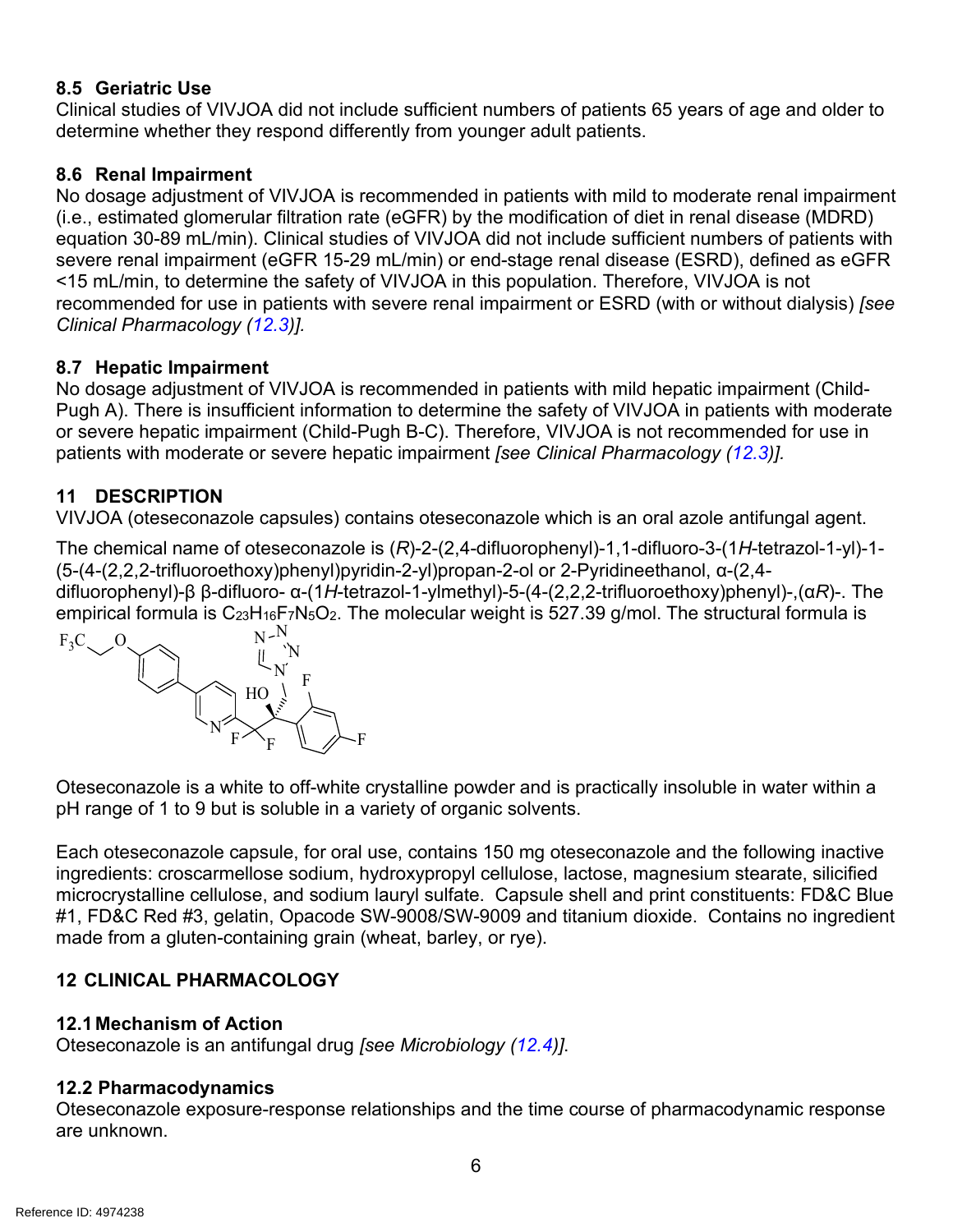#### Cardiac Electrophysiology

At 5 times the maximum exposures for the recommended dose, VIVJOA does not prolong the QT interval to any clinically relevant extent.

## <span id="page-6-0"></span>**12.3Pharmacokinetics**

The AUC of oteseconazole increased approximately dose proportionally while the C<sub>max</sub> increased less than dose proportionally over a dose range of 20 mg (0.13 times the lowest recommended dose) to 320 mg (0.53 times the highest recommended dose). The pharmacokinetic parameters of oteseconazole associated with the administration of the recommended dosing regimen of VIVJOA are presented in Table 1.

## **Table 1: Pharmacokinetic (PK) Parameters of Oteseconazole**

| <b>PK Parameter</b> <sup>a</sup> | Mean $(\pm SD)$ |  |  |
|----------------------------------|-----------------|--|--|
| $C_{\text{max}}$ (µg/mL)         | 2.8(1.25)       |  |  |
| AUC <sub>24h</sub> (h·µg/mL)     | 64.2 (29.4)     |  |  |
| $C_{min}$ (µg/mL)                | 2.5(1.19)       |  |  |

a Following repeat dose administration of VIVJOA at the approved recommended dosage for RVVC at the end of treatment.

## Absorption

The time to peak plasma concentrations of oteseconazole was approximately 5 to 10 hours.

## *Effect of Food*

Administration of VIVJOA with a high-fat, high-calorie meal (800-1000 Calories; 50% fat) increased Cmax and AUC0-72h by 45% and 36%, but no significant differences were observed with a low-fat, lowcalorie meal.

#### **Distribution**

The central volume of distribution of oteseconazole is approximately 423 L. Oteseconazole is 99.5- 99.7% bound to plasma proteins. Animal studies indicated that oteseconazole exposures in vaginal tissue are comparable to plasma exposures.

#### **Elimination**

The median terminal half-life of oteseconazole is approximately 138 days.

#### Metabolism

Oteseconazole does not undergo significant metabolism.

#### **Excretion**

Following oral administration of radiolabeled oteseconazole, approximately 56% of the radiolabeled dose was recovered in feces primarily through biliary excretion and 26% was recovered in urine.

#### Specific Populations

There were no clinically significant differences in the pharmacokinetics of oteseconazole based on sex, race/ethnicity or mild to moderate renal impairment.

#### Drug Interaction Studies

*BCRP substrates:* Oteseconazole increased the C<sub>max</sub> and AUC<sub>0-24h</sub> of rosuvastatin, a BCRP substrate, by 118% and 114%, respectively*.*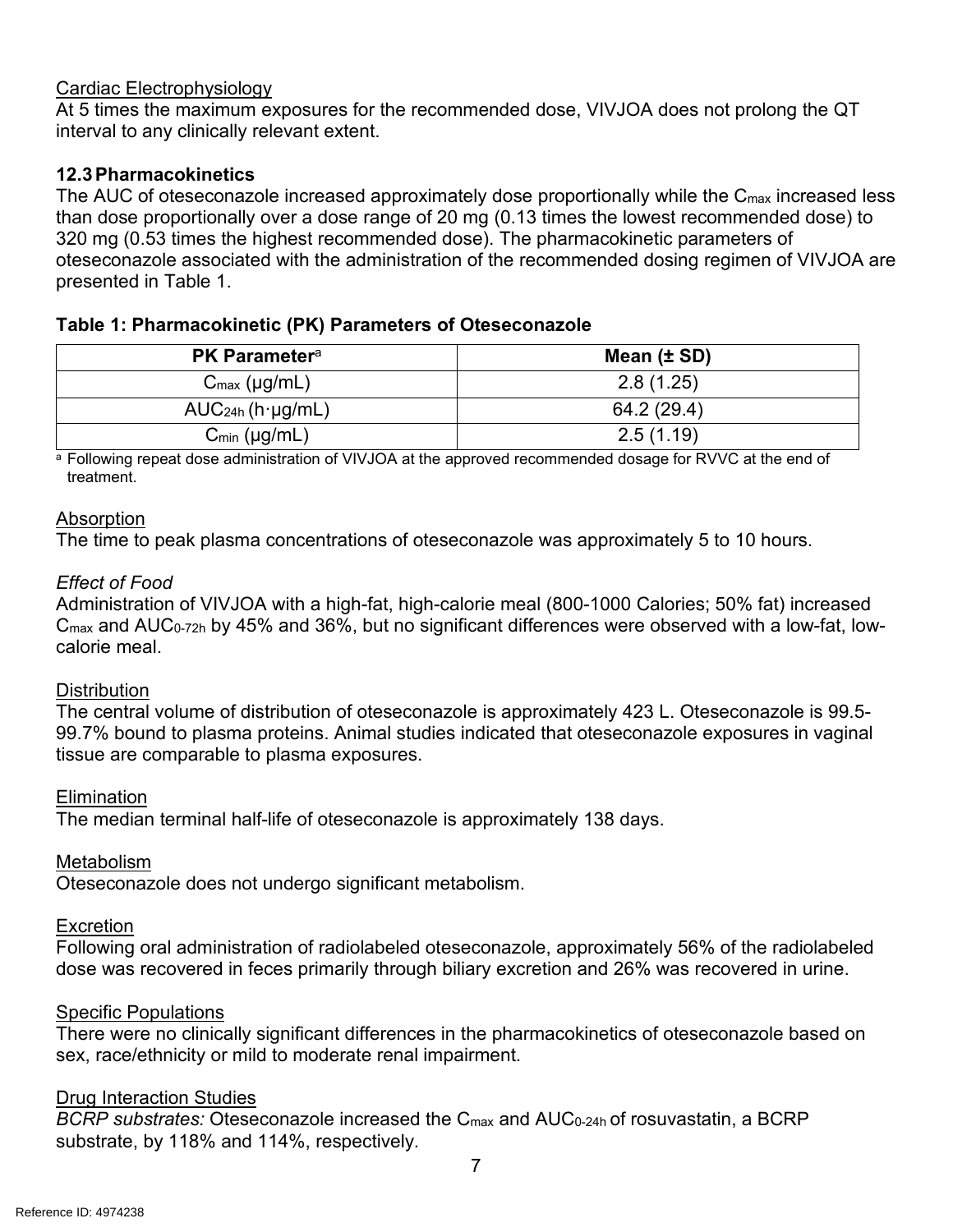*Other Drugs:* No clinically significant differences in the pharmacokinetics of the following drugs were observed when co-administered with oteseconazole: Midazolam (sensitive CYP3A4 substrate), ethinyl estradiol (CYP3A4 substrate), norethindrone (CYP3A4 substrate), or digoxin (P-gp substrate).

# <span id="page-7-0"></span>**12.4 Microbiology**

# Mechanism of Action:

Oteseconazole is an azole metalloenzyme inhibitor targeting the fungal sterol, 14α demethylase (CYP51), an enzyme that catalyzes an early step in the biosynthetic pathway of ergosterol, a sterol required for fungal cell membrane formation and integrity. Inhibition of CYP51 results in the accumulation of 14-methylated sterols, some of which are toxic to fungi. Through the inclusion of a tetrazole metal-binding group, oteseconazole has a lower affinity for human CYP enzymes.

# Resistance:

The potential for increases in minimum inhibitory concentrations (MIC) to oteseconazole has been evaluated *in vitro* including specific mechanisms of resistance*.* Increases in oteseconazole MIC were associated with upregulation of the efflux pumps CDR1, MDR1, and the azole target, lanosterol 14 alpha-demethylase (CYP51). Against certain *Candida* spp. oteseconazole maintained meaningful *in vitro* activity against clinical isolates that were resistant to fluconazole.

## Antimicrobial Activity:

The following *in vitro* data is available, but their clinical significance is unknown. Oteseconazole has been shown to be active against most isolates of the following microorganisms associated with RVVC *[see Indications and Usage [\(1.1\)](#page-1-6)]*:

- *Candida albicans*
- *Candida glabrata*
- *Candida krusei*
- *Candida parapsilosis*
- *Candida tropicalis*
- *Candida lusitaniae*
- *Candida dubliniensis*

# <span id="page-7-1"></span>**13 NONCLINICAL TOXICOLOGY**

# <span id="page-7-2"></span>**13.1Carcinogenesis, Mutagenesis, Impairment of Fertility**

#### **Carcinogenesis**

There was no increase in the incidence of tumors following daily oral administration of oteseconazole to Tg.rasH2 mice for 6 months at doses of 5 mg/kg/day (males) and 15 mg/kg/day (females), which are up to 3 and 10 times, respectively, the maximum human exposure for RVVC based on AUC comparisons.

In an oral carcinogenicity study, Sprague Dawley rats were administered doses of 0.5, 1.5, or 5 mg/kg/day oteseconazole once daily for up to 90 weeks. The high dose was initially reduced from 5 to 3 mg/kg/day due to excess mortality in males and reduced body weight in females. In males, an increase in the incidence in Leydig cell adenomas of the testes and thyroid follicular cell adenomas/carcinomas (combined) were increased at ≥1.5 mg/kg/day (similar to the maximum human exposure for RVVC based on AUC comparisons). In females, thyroid follicular cell adenomas and carcinomas (combined) were increased at ≥1.5 mg/kg/day (similar to the maximum human exposure for RVVC based on AUC comparisons) and thyroid carcinomas were increased at 5 to 3 mg/kg/day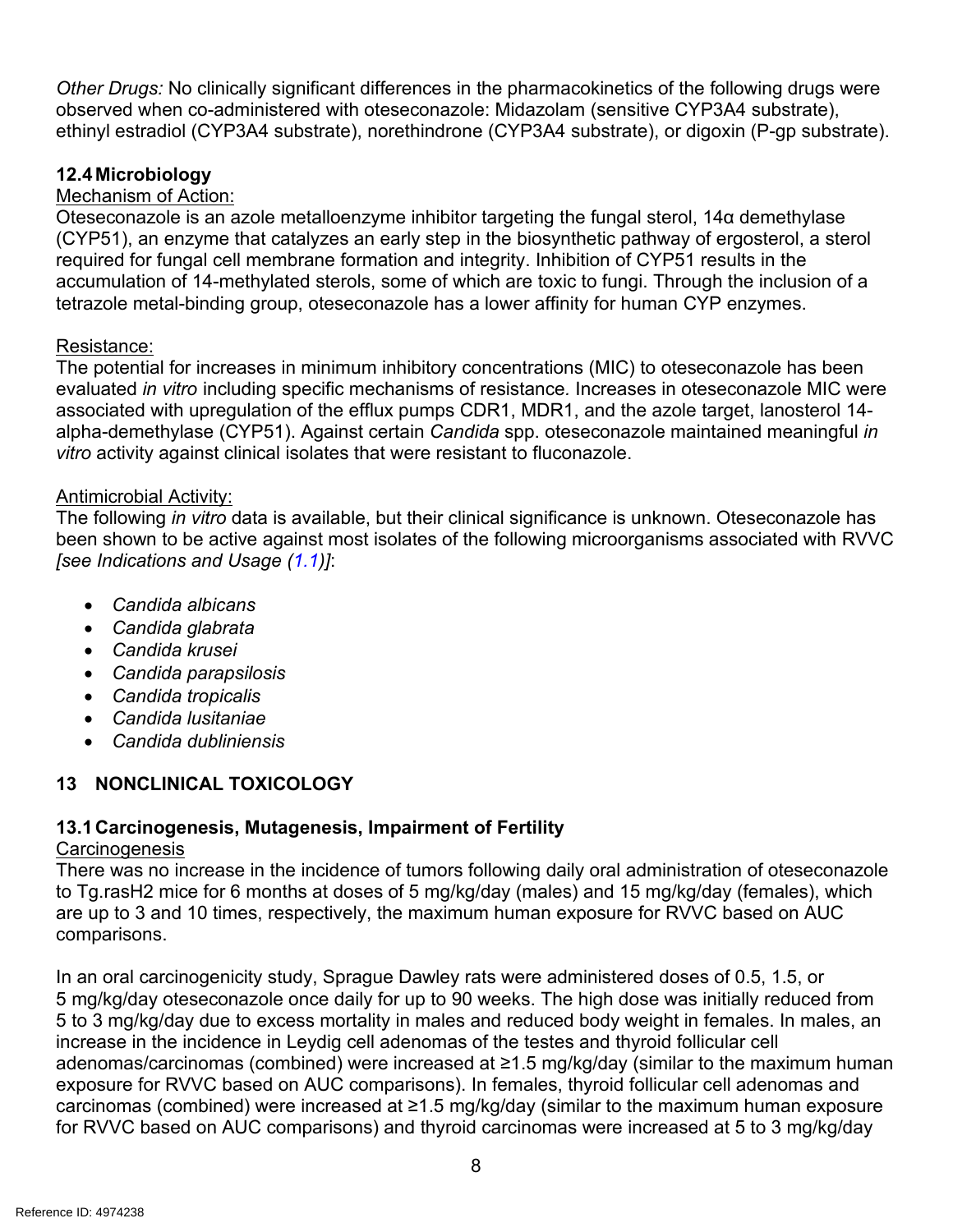(5 times the maximum human exposure for RVVC based on AUC comparisons). The Leydig and thyroid findings are of uncertain relevance to humans.

## **Mutagenesis**

Oteseconazole was negative in the bacterial reverse mutation assay, *in vitro* chromosomal aberration assay and micronucleus assay in rats.

## Impairment of Fertility

Male rats were administered daily oral doses of 0, 0.5, 3, or 10 mg/kg/day oteseconazole beginning 42 days prior to pairing with untreated females, through the mating and post-mating period until euthanasia on Day 76 of treatment followed by a 12-week recovery period. There were no effects on reproductive and/or fertility parameters at the time of mating at 10 mg/kg/day (7 times the maximum human exposure for RVVC based on AUC comparisons). Increased incidences of abnormal sperm were observed at 3 mg/kg/day and sperm counts were reduced at 10 mg/kg/day. Although fertility was unaffected, sperm concentration remained reduced at the end of the recovery period.

Female rats were administered daily oral doses of 0, 1.5, 5, or 25 mg/kg/day oteseconazole beginning 28 days prior to cohabitation with untreated males, continuing throughout mating and through gestational day 7. Although there were no effects on estrous cyclicity, effects on reproductive and fertility parameters were observed at 25 mg/kg/day in the presence of maternal toxicity (11 times the maximum human exposure for RVVC based on AUC comparisons).

# <span id="page-8-0"></span>**13.2Animal Toxicology and/or Pharmacology**

In an oral carcinogenicity study, Sprague Dawley rats were administered doses of 0.5, 1.5, or 5 mg/kg/day oteseconazole once daily for up to 90 weeks. The high dose was initially reduced from 5 to 3 mg/kg/day in males due to excess mortality. Incidences of hemorrhage were increased in the adrenals, brain, coagulating gland, ears, epididymides, head, heart, lung, nose, pancreas, pharynx, prostate, seminal vesicles, spinal cord, testes, thymus, and bladder of male Crl:CD®(SD) rats (after 77 weeks of dosing at about 5 times the MRHD based on AUC comparisons). There were no increases in the incidence of hemorrhage in rats after 26 weeks at 5 mg/kg. The clinical relevance of these findings after very high doses (5 to 7 times the MRHD) for the lifetime of the rat remains unclear.

# <span id="page-8-1"></span>**14 CLINICAL STUDIES**

# Overview of the Clinical Studies

A total of 656 adults and post-menarchal pediatric females with RVVC (defined as ≥3 episodes of vulvovaginal candidiasis (VVC) in a 12-month period) were randomized in two multicenter, multinational, double-blind, placebo-controlled trials: Trial 1 (NCT#03562156) and Trial 2 (NCT#03561701). A total of 219 adults and post-menarchal pediatric females with RVVC were randomized in a multicenter, double-blind trial [Trial 3 (NCT#03840616)]. Although females of reproductive potential were included in the clinical efficacy data, VIVJOA is contraindicated in females of reproductive potential due to the risk of embryo-fetal toxicity *[see Contraindications [\(4\)](#page-1-5), Warnings and Precautions [\(5.1\)](#page-2-0) and Use in Specific Populations [\(8.1,](#page-3-0) [8.3,](#page-4-0) [8.4\)](#page-4-2)]*.

# Trial 1 and Trial 2

Trial 1 and Trial 2 were both randomized, placebo-controlled trials evaluating the efficacy and safety of VIVJOA in the reduction of RVVC. Both trials consisted of two phases: an open-label induction phase and an 11-week maintenance phase. Patients received three sequential doses of 150 mg of fluconazole (every 72 hours) on Days, 1, 4 and 7 during the induction phase. Patients returned 14 days after the first dose of fluconazole and if the acute VVC episode was resolved (vulvovaginal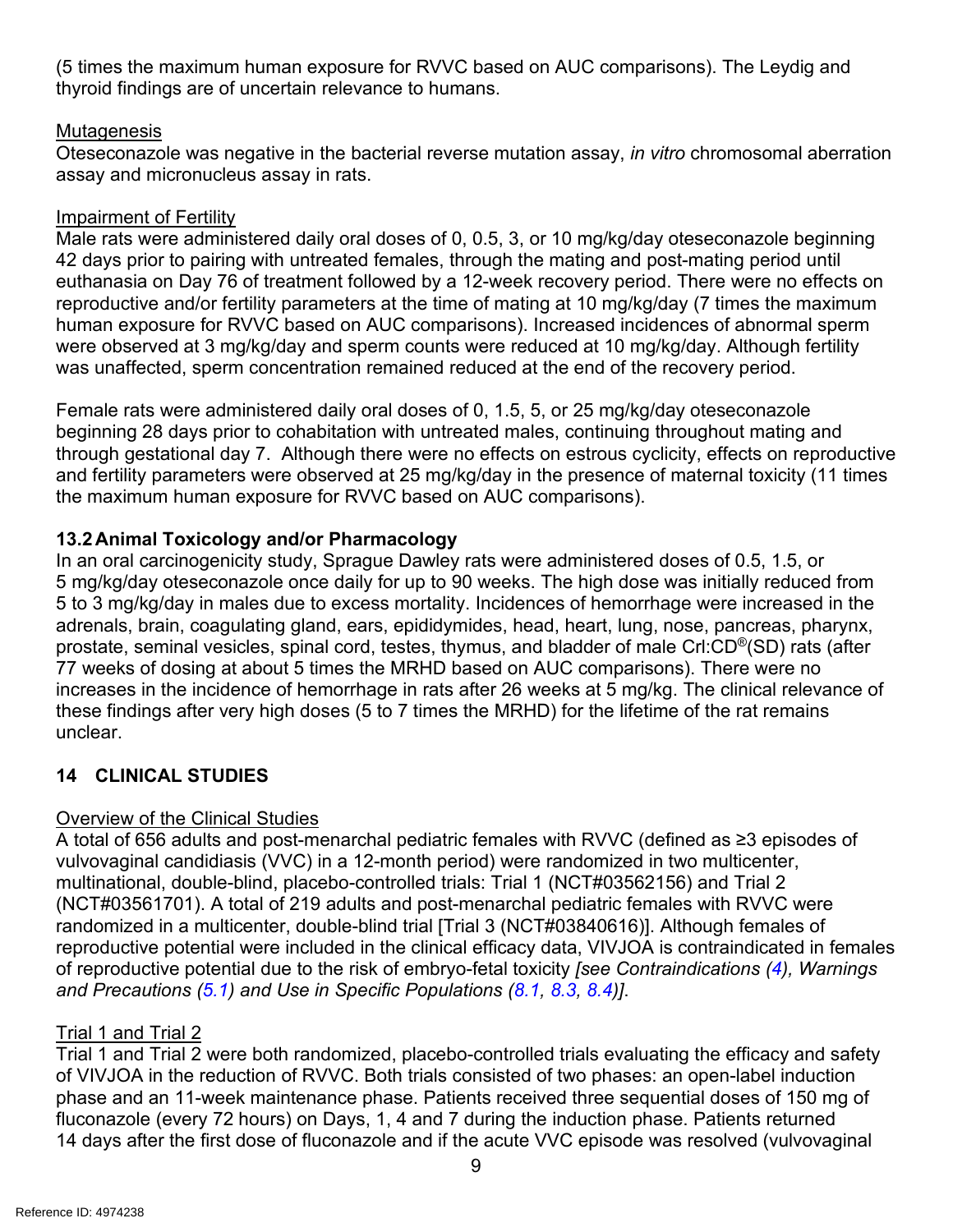signs and symptoms score < 3) they were randomized (2:1) to receive either 150 mg of VIVJOA or placebo for 7 days followed by 11 weekly doses in the maintenance phase.

In Trial 1, a total of 483 patients were enrolled in the induction phase with 326 patients entering the maintenance phase with 217 patients randomized to VIVJOA and 109 patients randomized to placebo. A total of 182 patients (84%) in the VIVJOA group and 91 patients (83%) in the placebo group completed the trial. The mean age of patients was 34 years old (range 17-78 years old) with 85% of patients aged 18-44 years and 15% of patients aged 45 years and older. Patients were 72% White, 13% Black or African American, 14% Asian, and 8% were of Hispanic or Latino ethnicity.

In Trial 2, a total of 425 patients were enrolled into the induction phase with 330 patients entering the maintenance phase with 220 subjects randomized to VIVJOA and 110 patients randomized to placebo. A total of 191 patients (87%) in the VIVJOA group and 91 patients (83%) in the placebo group completed the trial. The mean age of patients was 34 years old (range 18-73 years old) with 85% of patients aged 18-44 years and 15% of patients aged 45 years and older. Patients were 89% White, 10% Black or African American and 15% were of Hispanic or Latino ethnicity.

For both Trial 1 and Trial 2, efficacy was assessed by the proportion of patients with ≥1 culture-verified acute VVC episode (positive fungal culture for *Candida* species associated with a clinical signs and symptoms score of ≥3) during the Maintenance Phase through Week 48. Evaluation of clinical signs and symptoms included erythema (redness), edema (swelling), excoriation (skin picking), itching, burning and irritation. Since treatment for acute VVC was allowed to be provided to a patient if it was deemed to be clinically needed when the patient had a signs and symptoms score  $\geq 3$ and a positive KOH test, the proportion of patients with ≥1 culture-verified acute VVC episode or who took medication known to treat VVC during the Maintenance Phase through Week 48 is also presented.

VIVJOA was superior to placebo with reference to the proportion of patients with ≥1 culture‑verified acute VVC episode through Week 48 [\(Table 2\)](#page-9-0) or the proportion of patients with ≥1 culture-verified acute VVC episode or who took medication known to treat VVC during the Maintenance Phase through Week 48. For both Trial 1 and Trial 2, the average percentage of patients was lower in the VIVJOA groups compared with the placebo group [\(Table](#page-9-0) 2).

<span id="page-9-0"></span>

| Table 2: Trial 1 and 2 Efficacy Endpoints: ITT Population |  |
|-----------------------------------------------------------|--|
|-----------------------------------------------------------|--|

|                                                                                                                                         | <b>Trial 1</b>             |                             | <b>Trial 2</b>             |                             |
|-----------------------------------------------------------------------------------------------------------------------------------------|----------------------------|-----------------------------|----------------------------|-----------------------------|
|                                                                                                                                         | <b>AOLVIV</b><br>$(N=217)$ | <b>Placebo</b><br>$(N=109)$ | <b>NOLVIV</b><br>$(N=218)$ | <b>Placebo</b><br>$(N=108)$ |
| Proportion of Patients with ≥1 Culture-verified<br>Acute VVC Episode (Day 1 through Week 48) <sup>a</sup>                               | 6.7%                       | 42.8%                       | 3.9%                       | 39.4%                       |
| Treatment Difference p-value <sup>b</sup>                                                                                               | < 0.001                    |                             | < 0.001                    |                             |
| Proportion of Patients with ≥1 Culture-verified<br>Acute VVC Episode or received VVC<br>medication (Day 1 through Week 48) <sup>a</sup> | 27.3%                      | 50.8%                       | 21.3%                      | 49.7%                       |
| Treatment Difference p-value <sup>b</sup>                                                                                               | < 0.001                    |                             | < 0.001                    |                             |

Abbreviations: ITT=Intent-to-Treat (Population); VVC=vulvovaginal candidiasis.

a. Average %. Missing values were imputed with multiple imputation using the following auxiliary information: region, treatment, Baseline body mass index, Baseline age, ethnicity, and visit.

b. The p-value was obtained using a Chi-square test comparing VIVJOA with placebo.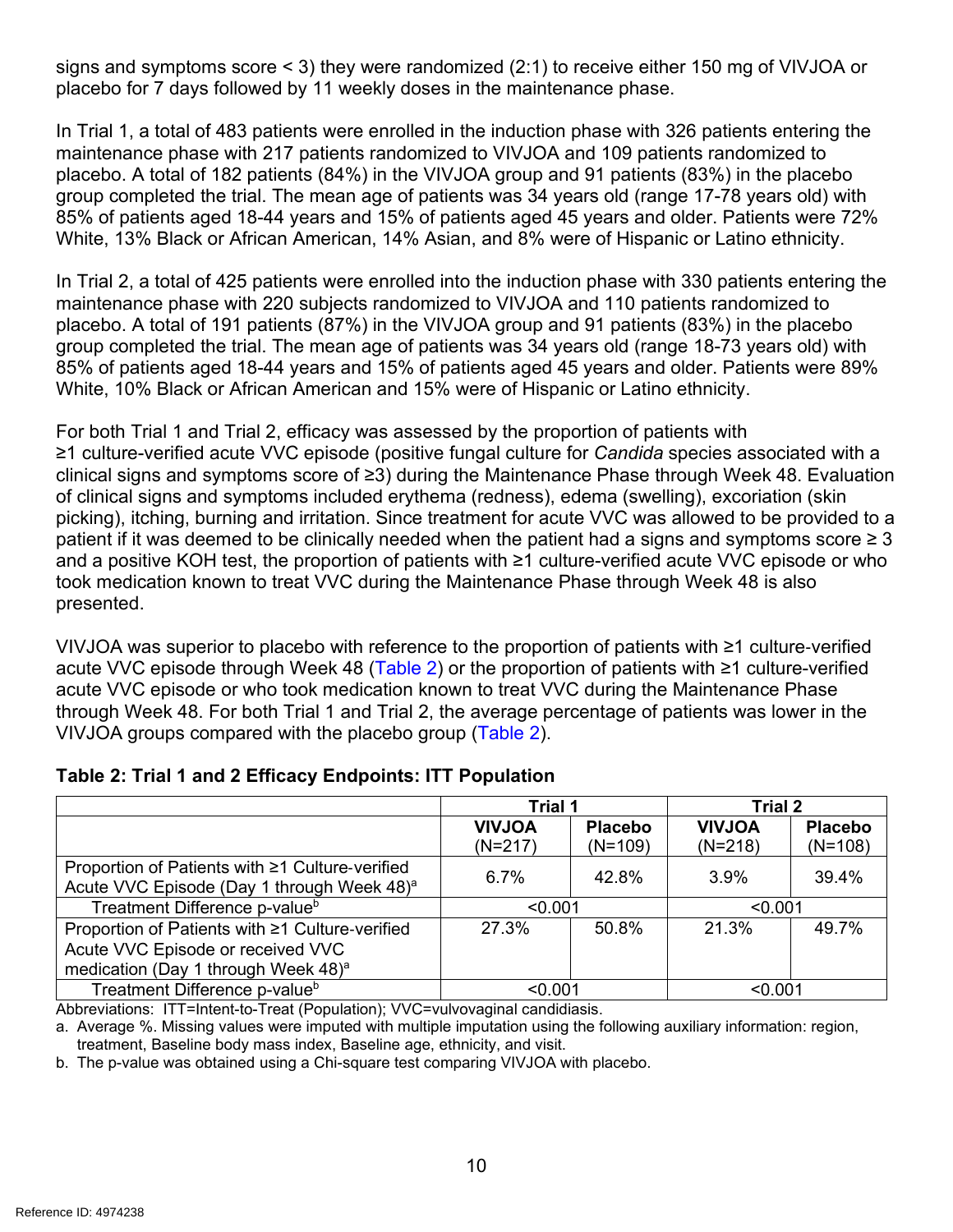# Trial 3

Trial 3 was a randomized, double-blind trial evaluating the efficacy and safety of VIVJOA versus fluconazole and placebo in adults and post-menarchal pediatric females with RVVC. The trial consisted of two phases: induction and maintenance.

During the induction phase, patients received 1050 mg of VIVJOA over two days (600 mg [4x150mg] on Day 1 and 450 mg [3x150mg] on Day 2) or three sequential doses of 150 mg of fluconazole (every 72 hours) on Days, 1, 4 and 7. Patients returned 14 days after the first dose and moved to the maintenance phase if the acute VVC episode was resolved. During the maintenance phase, patients received 150 mg VIVJOA weekly or placebo weekly for 11 weeks.

A total of 219 patients were randomized (2:1) into the induction phase: 147 to VIVJOA and 72 to fluconazole/placebo. One patient in the VIVJOA group did not receive drug therefore 146 patients received VIVJOA. A total of 112 patients (76%) in the VIVJOA group and 55 patients (76%) in the fluconazole/placebo group completed the trial.

The mean age of patients was 35 years (range 16-78) with 80% of patients aged 18-44 years and 19% of patients aged 45 years and older. Patients were 59% White, 34% Black or African American, 1% Asian and 26% were of Hispanic or Latino ethnicity. The trial was conducted completely in the United States.

Efficacy was assessed by the proportion of patients with ≥1 culture verified acute VVC episode during the maintenance phase (post-randomization through Week 50) or who failed clearing their infection during the induction phase. A recurring acute VVC episode was defined as a positive culture for *Candida* species and a clinical signs and symptoms score of ≥3. Evaluation of clinical signs and symptoms included erythema(redness), edema (swelling), excoriation (skin picking), itching, burning and irritation. Additionally, the proportion of patients with ≥1 culture verified acute VVC episode or who took medication known to treat VVC during the maintenance phase (post-randomization through Week 50) or who failed clearing their infection during the induction phase is presented.

VIVJOA was superior to fluconazole/placebo in the proportion of patients with ≥1 culture‑verified recurring acute VVC episode during the maintenance phase (post randomization through Week 50) or failed clearing their infection during the induction phase and the proportion of patients with ≥1 culture‑verified recurring acute VVC episode or took VVC medication known to treat VVC during the maintenance phase (post randomization through Week 50) or who failed clearing their infection during the induction phase. The average percentage of patients was lower in the VIVJOA group compared with the fluconazole/placebo group [\(Table 3\)](#page-11-4).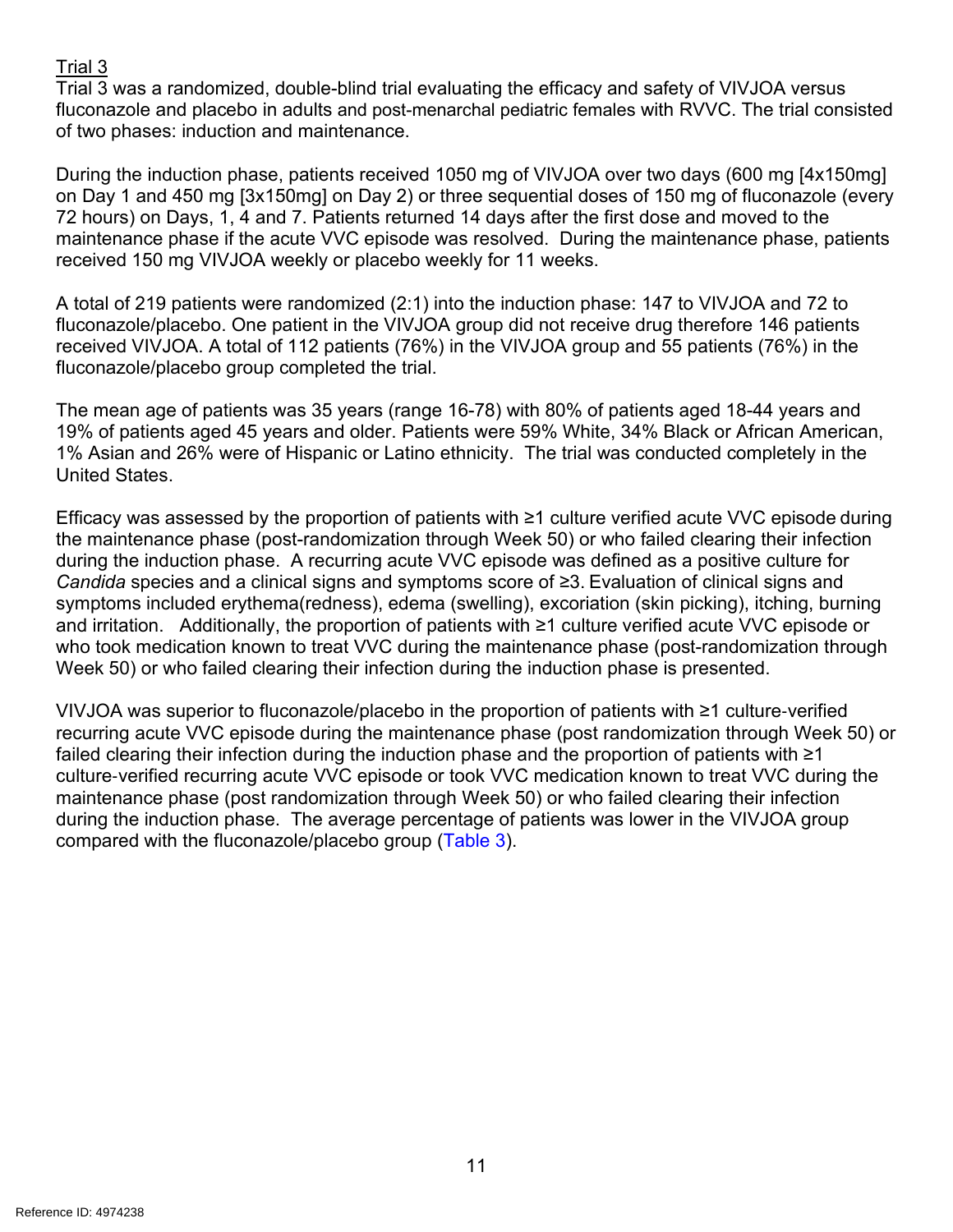# <span id="page-11-4"></span>**Table 3: Trial 3 Efficacy Endpoints ITT population**

|                                                                                                                                                                                         | <b>NOLVIV</b><br>(N=147) | Fluconazole/Placebo<br>$(N=72)$ | <b>Treatment Difference</b><br>p-value <sup>b</sup> |
|-----------------------------------------------------------------------------------------------------------------------------------------------------------------------------------------|--------------------------|---------------------------------|-----------------------------------------------------|
| Proportion of Patients with ≥1 Culture-<br>verified Acute VVC Episode through<br>Week 50 or Unresolved VVC Episode<br>During the Induction Phase <sup>a</sup>                           | 10.3%                    | 42.9%                           | < 0.001                                             |
| Proportion of Patients with ≥1 Culture-<br>verified Acute VVC Episode or took<br>VVC medication through Week 50 or<br>Unresolved VVC Episode During the<br>Induction Phase <sup>a</sup> | 43.5%                    | 59.0%                           | 0.039                                               |

Abbreviations: ITT=Intent-to-Treat (Population); VVC=vulvovaginal candidiasis

a. Average %, Missing values were imputed with multiple imputation using the following auxiliary information: treatment, baseline body mass index, baseline age, ethnicity, and visit.

b. The p-value was obtained using a Chi-square test comparing VIVJOA with fluconazole/placebo.

# <span id="page-11-0"></span>**16 HOW SUPPLIED/STORAGE AND HANDLING**

#### <span id="page-11-1"></span>**16.1How Supplied**

VIVJOA (oteseconazole capsules) are supplied as lavender hard gelatin capsules. Printed black "OTE 150" on the capsule and contain 150 mg oteseconazole. They are available in an 18-count (NDC 74695-823-18) blister package within a child resistant wallet. There will be one blister pack per wallet and one wallet per outer carton.

The fluconazole/VIVJOA dosage regimen is in an 18-count (NDC 74695-945-18) blister package within a child resistant wallet. There is one blister pack of VIVJOA (oteseconazole capsules) per wallet and one wallet per outer carton. The outer carton and wallet contain the following: "fluconazole/VIVJOA dosage regimen" and "fluconazole is prescribed separately".

Fluconazole is not supplied in the carton.

# <span id="page-11-2"></span>**16.2Storage and Handling**

Store at 20℃ to 25℃ (68°F to 77°F); excursions permitted between 15℃ and 30℃ (59°F to 86°F) [See *USP Controlled Room Temperature*]. Protect from light when removed from the outer carton.

# <span id="page-11-3"></span>**17 PATIENT COUNSELING INFORMATION**

Advise the patient to read the FDA-approved patient labeling (Patient Information).

#### Embryo-Fetal Toxicity

Advise patients that VIVJOA is contraindicated in females of reproductive potential and in pregnant women because it may cause fetal harm *[see Contraindications [\(4\)](#page-1-5), Warnings and Precautions [\(5.1\)](#page-2-0) and Use in Specific Populations [\(8.1,](#page-3-0) [8.3\)](#page-4-0)]*.

#### Lactation

Advise patients that VIVJOA is contraindicated in lactating women because it may cause harm to the breastfed infant *[see Contraindications [\(4\)](#page-1-5), Warnings and Precautions [\(5.1\)](#page-2-0) and Use in Specific Populations [\(8.2\)](#page-4-1)].*

#### Important Administration Instructions

Advise patients that VIVJOA must be taken with food, and that capsules must be swallowed whole and not chewed, crushed, dissolved, or opened *[see Dosage and Administration (*[2.1](#page-1-1)*)].*